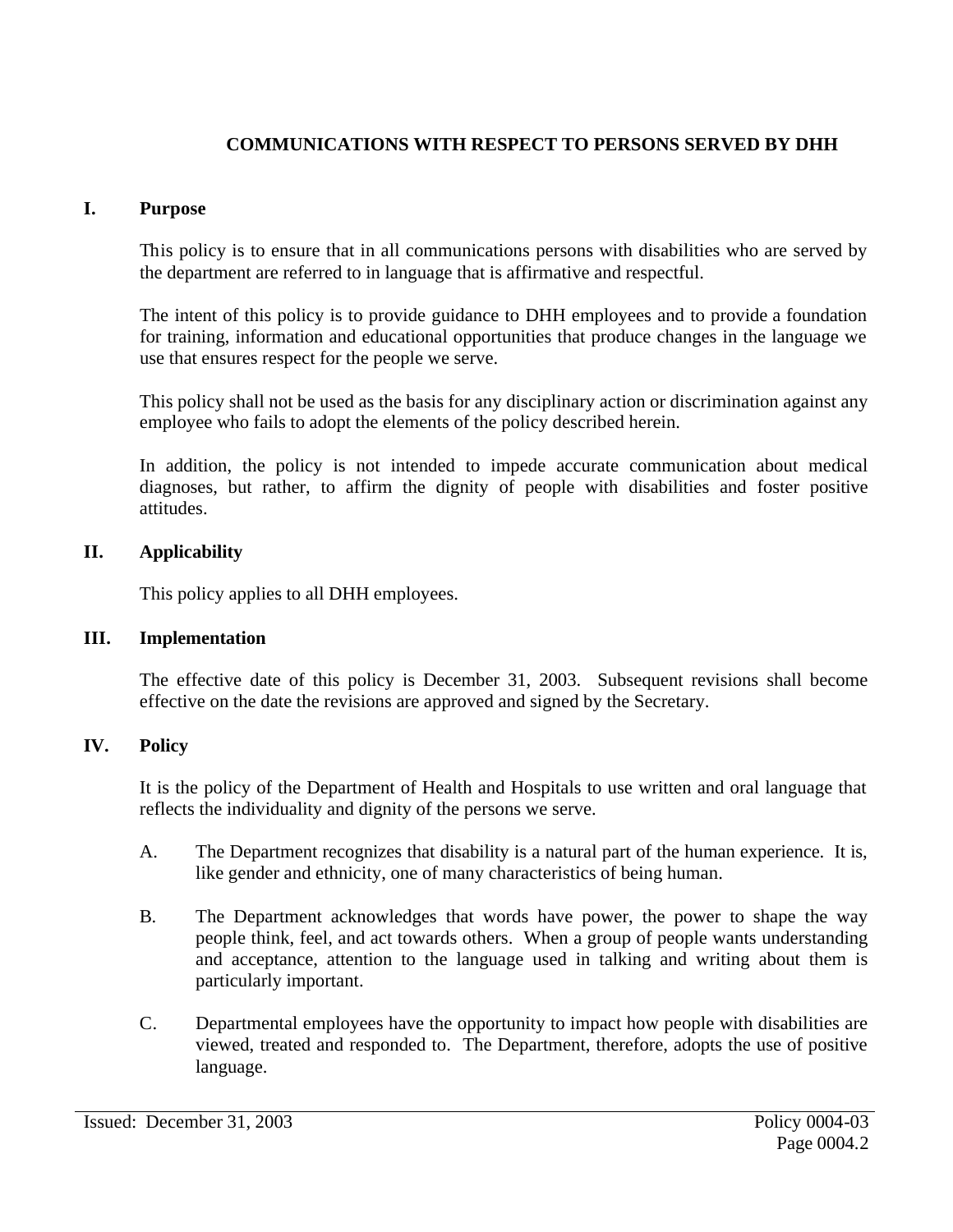Such positive language refers to the person first, and then addresses traits or characteristics. It puts the person before the disability and describes what a person has, not what a person is. Positive language promotes understanding, respect, dignity and affirmative outlooks.

# **V. Guidelines for Using Positive Language**

- A. In preparing documents and presentations and in general oral conversations, each employee of the Department should consider the following:
	- 1. The people we serve are first and foremost multi-dimensional human beings like everyone else but whom, secondarily, have a disorder with which they are dealing. A person does not equate to a disability, i.e., a person may have a condition like mental retardation, but would not be referred to as a mental retardate. Likewise, it is preferable to say that a person has a disability, rather than he is disabled. Phrases such as "developmentally disabled children:" should be replaced by "children with developmental disabilities."
	- 2. Ask yourself whether it is necessary to mention disability in all cases. The term should be used only when it is significant to the conversation or understanding of written material.
	- 3. Emphasis should to be placed on abilities, rather than limitations. Consider, for example, that wheelchairs allow people to be mobile, rather than being confined.
	- 4. Avoid negative words or those that sensationalize disabilities. Words like "suffer", "tragedy", "problem" and "afflicted" are considered offensive.
	- 5. "Problems" or "deficits" should be framed as needs. This is the traditional way that we refer to the supports we all need to operate, i.e., "I need glasses," rather than "I have a visual deficit."
	- 6. Avoid euphemisms such as "differently-abled," and "special," when what is meant is segregated. The exception is where the term "special" is used as a part of a proper name as in "Special Olympics."
- B. It is not the intent of this policy to impede communications in medical settings. Where the general population would be referred to as "clients," that same term is properly used in reference to persons with disabilities.

### **VI. Responsibility**

It is the responsibility of each office/division/bureau to promote the use of positive language. The department recognizes, however, the changes demanded in this policy require a cultural shift that will not occur immediately, but over time and with support and training.